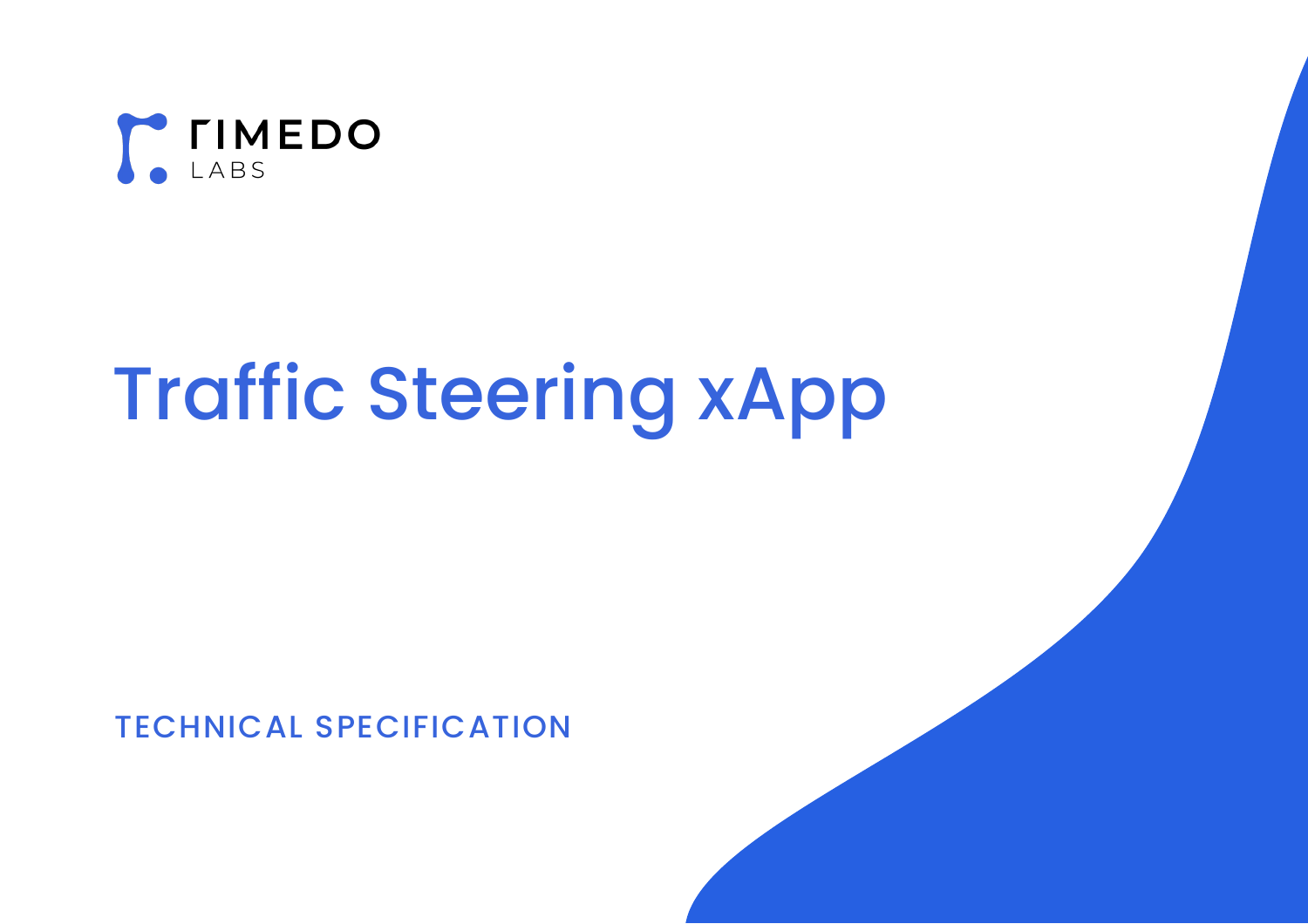#### **Overview**

In 5G networks, users can be served with the use of multiple Radio Access Technologies (RATs), e.g., 5G-NR, LTE, LAA and 802.11x standards. Moreover, within each RAT, users can be associated with a specific cell, and then allocated to one or more of the available frequency bands and component carriers. In addition, a user may be simultaneously connected to the two base stations, with the use of Dual Connectivity (DC). On the other hand, 5G networks are to be capable of serving highly diversified traffic. There are many use cases related to fulfilling specific Quality-of-Service (QoS) requirements, e.g., buffered video streaming requires large bandwidth, and allows relatively relaxed latency, while voice connection demands small bandwidth, but low and predictive latency is of high importance, not mentioning URLLC services. On top of that, users, characterized by similar QoS requirements, can be served within the dedicated Network Slices.

As mentioned, 5G networks are characterized by various options for serving users (RATs, frequency bands, cells), and diversified mobile traffic of heterogeneous QoS demands. The challenge for the Mobile Network Operators (MNOs) is to effectively decide how to serve a particular user (or a group of users) to meet their per-Slice, or per-QoS type demands. Especially, it is of high importance to avoid load unbalancing between cells, e.g., in situations where a particular cell is highly loaded, while a neighboring cell serves only a few users. Fortunately, the contemporary mobile networks are deployed in such a manner that the user usually is in the range of several cells, that possibly offer several frequency bands and component carriers. This opens up an opportunity to introduce Traffic Steering (TS), aimed at associating users with certain cells, frequency bands, and component carriers, e.g., to balance the network load. The typical approach to TS is that all users are treated in the same way, which means that handover or cell reselection decisions are taken based on average KPI values. As a result, TS rules are limited to setting e.g., general handover thresholds, and cell priorities. However, a much more efficient approach to the TS is to formulate context-based rules, e.g., user-centric, related to QoS Flows, or Slice-specific. Such TS rules allow flexible, and intelligent cell reselection rules possibly based on accurate Machine Learning (ML) inference. This document describes a solution dedicated to this problem developed by the Rimedo Labs in the form of an xApp operating within the O-RAN architecture, at the Near-Real-Time RAN Intelligent Controller (Near-RT RIC).

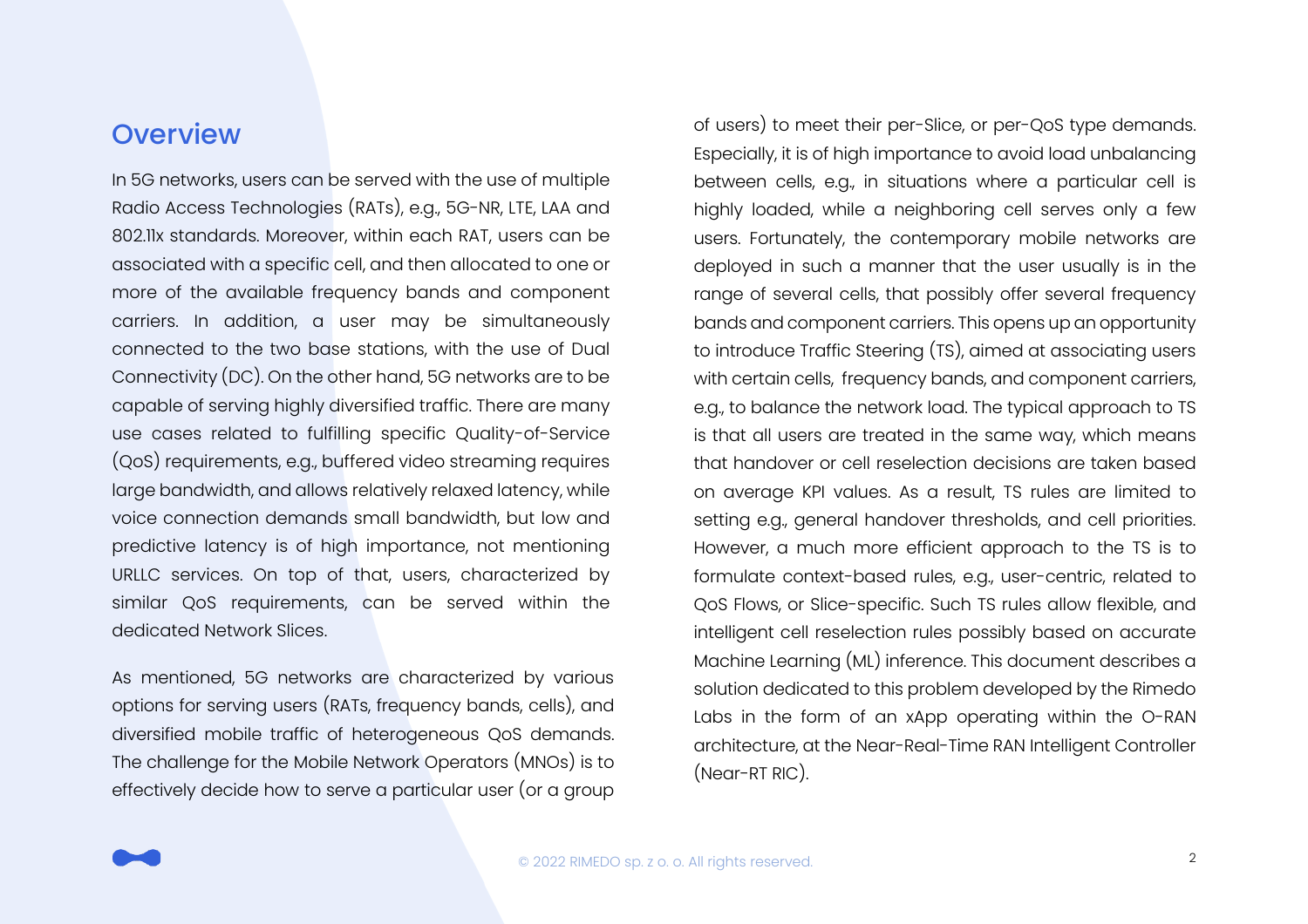# Traffic Steering xApp

For the purpose of intelligent and flexible user-to-cell association, Rimedo Labs proposes a Traffic Steering xApp (TS-xApp). It can be used by the MNO to realize different TS targets, e.g., one target can be to balance the cell load within the network, a different possibility is to perform service-based association, yet another is to utilize energy saving mechanisms to improve energy efficiency. The xApp intelligently controls the cell preferences, and mobile

handovers, related to individual users, users within the same QoS Flows, or users being associated with a given network slice, in order to improve utilization of radio resources within the network and meet users' QoS demands.

In the example shown in Figure 1, mobile users are requesting two types of services: Voice (light blue users), and Mobile Broadband (dark blue users). The users are being served by one of the two cell types: Macro Cell

#### **Without TS-xApp**





Figure 1. Example of TS-xApp operation



<span id="page-2-0"></span>

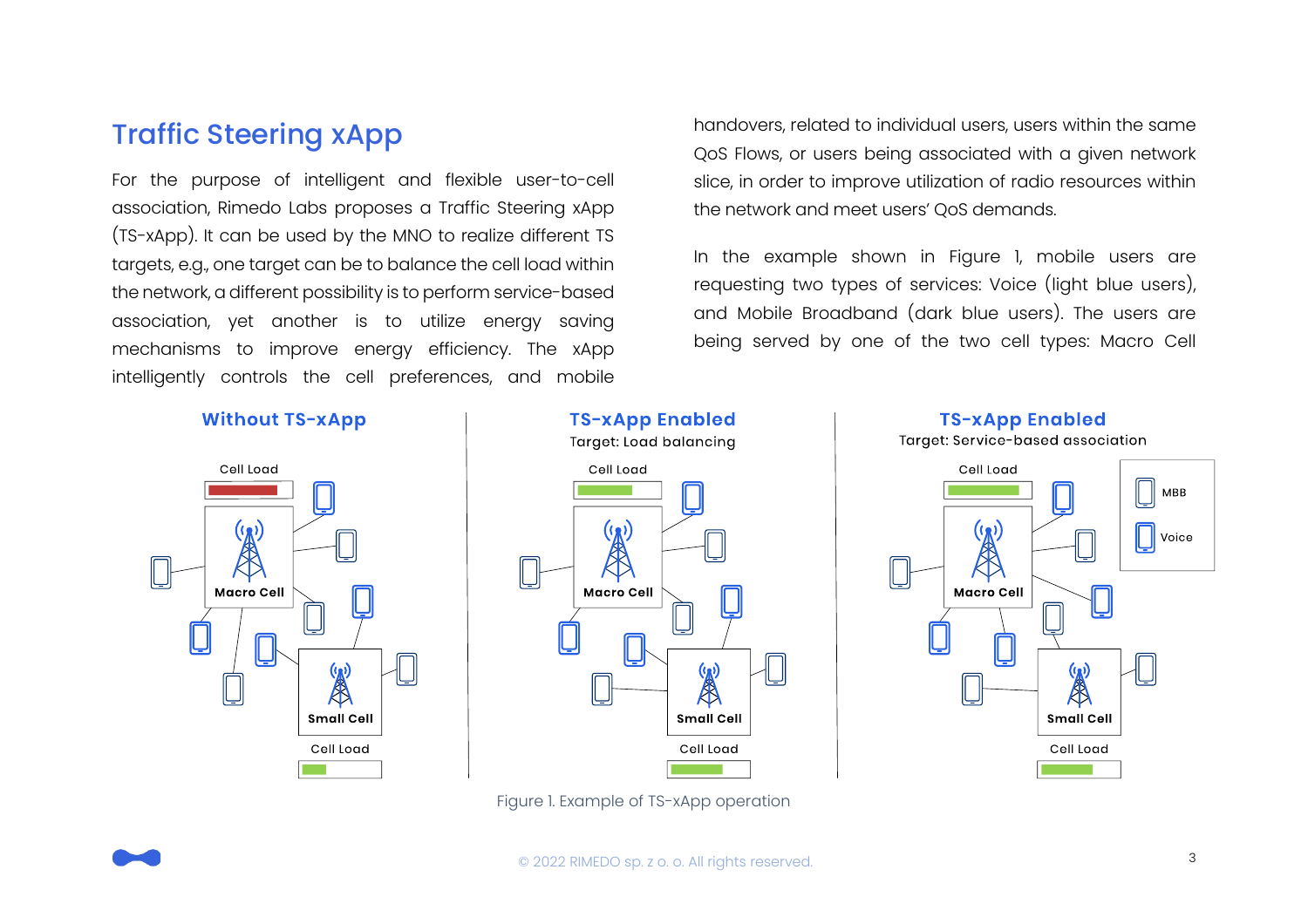providing general coverage, and Small Cell to increase network capacity. Initially, users are assigned to cells on the basis of a static threshold, based on the Reference Signal Received Power (RSRP). This result in a highly loaded Marco Cell, and low load at Small Cell. This is a place for TS-xApp to enable intelligent handover in order to improve network performance. The TS-xApp can act in order to meet different MNO- defined targets. The first target is to update cell preferences so as to balance the load between cells in the network, i.e., to split users equally between the cells. Another target is service-oriented, i.e., cell preferences for the MBB users are set by the MNO to prefer Small Cell, while Voice users' cell preferences are set by the MNO to prefer Macro Cell. Such a policy is motivated by the fact that for the voice users the main objective is to avoid frequent handovers and utilize relatively small bandwidth. These requirements for the Voice users can be ensured by associating them with the Macro Cell of large coverage. On the other hand, MBB users require high throughputs, which can be achieved by offloading them into the Small Cell of high capacity. Such a policy also improves the load balance, i.e., by offloading MBB Figure 2. The deployment of TS-xApp within the O-RAN



architecture. \*ML modules are currently under development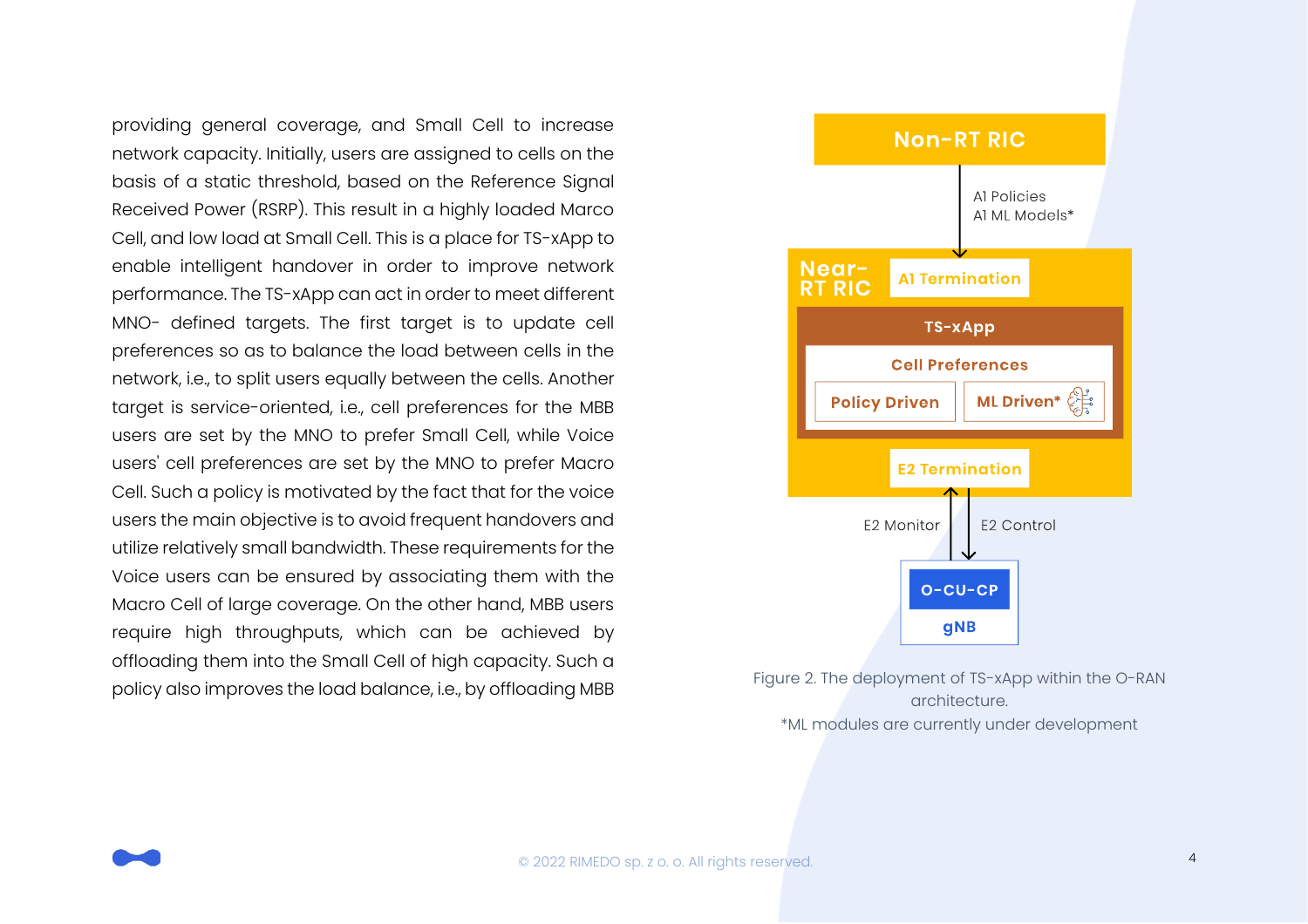users to the Small Cells, Macro Cell has enough radio resources to provide the required QoS for the Voice users. 1

The interfaces related to the QRA-xApp within O-RAN architecture is depicted in [Figure 2](#page-2-0) and are described in the next sections.

# Parameters Monitored Through E2 Interface – Inputs to TS xApp

The TS-xApp is deployed at the Near-RT RIC to perform network optimization within the control loop of between 10 ms, and 1 s. To achieve this goal, the TS-xApp must determine the current network state via the E2 interface. In compliance with the O-RAN Alliance specification [1] the following parameters are monitored by the TS-xApp:

**Mandatory Parameters** – necessary to update cell preferences and assure basic load balancing and sliceoriented handover

- **Distribution of Synchronization Signal Reference Signal Received Power (SS-RSRP)** – provides TSxApp with the information about the distribution of SS-RSRP received by the gNB from the UE. The distribution of SS-RSRP can be measured both for UE's serving, and neighboring cells [2].
- **User Equipment Identity (UE ID)** provides the TSxApp with information about the user identifier to be used, for the purpose of monitoring parameters, and control actions on the E2 interface
- **Cell Global Identity (CGI)** the combination of Public Land Mobile Network Identity (PLMN ID) and E-UTRAN Cell Identity (ECI) or New Radio Cell Identity (NCI) [3].
- **Single** Network Slice Selection Assistance Information (S-NSSAI) – identifies a network slice within a PLMN. It is a combination of the slice/service type (SST) and a slice differentiator (SD) [4].
- **5G QoS Identifier (5QI)** a parameter associated with a particular 5G QoS characteristic. These characteristics define requirements for a QoS Flow, e.g., packet error rate, and priority [4]



<sup>&</sup>lt;sup>1</sup> Currently TS-xApp supports user-centric and QoS Flow-oriented service based association. Load balancing features are under the development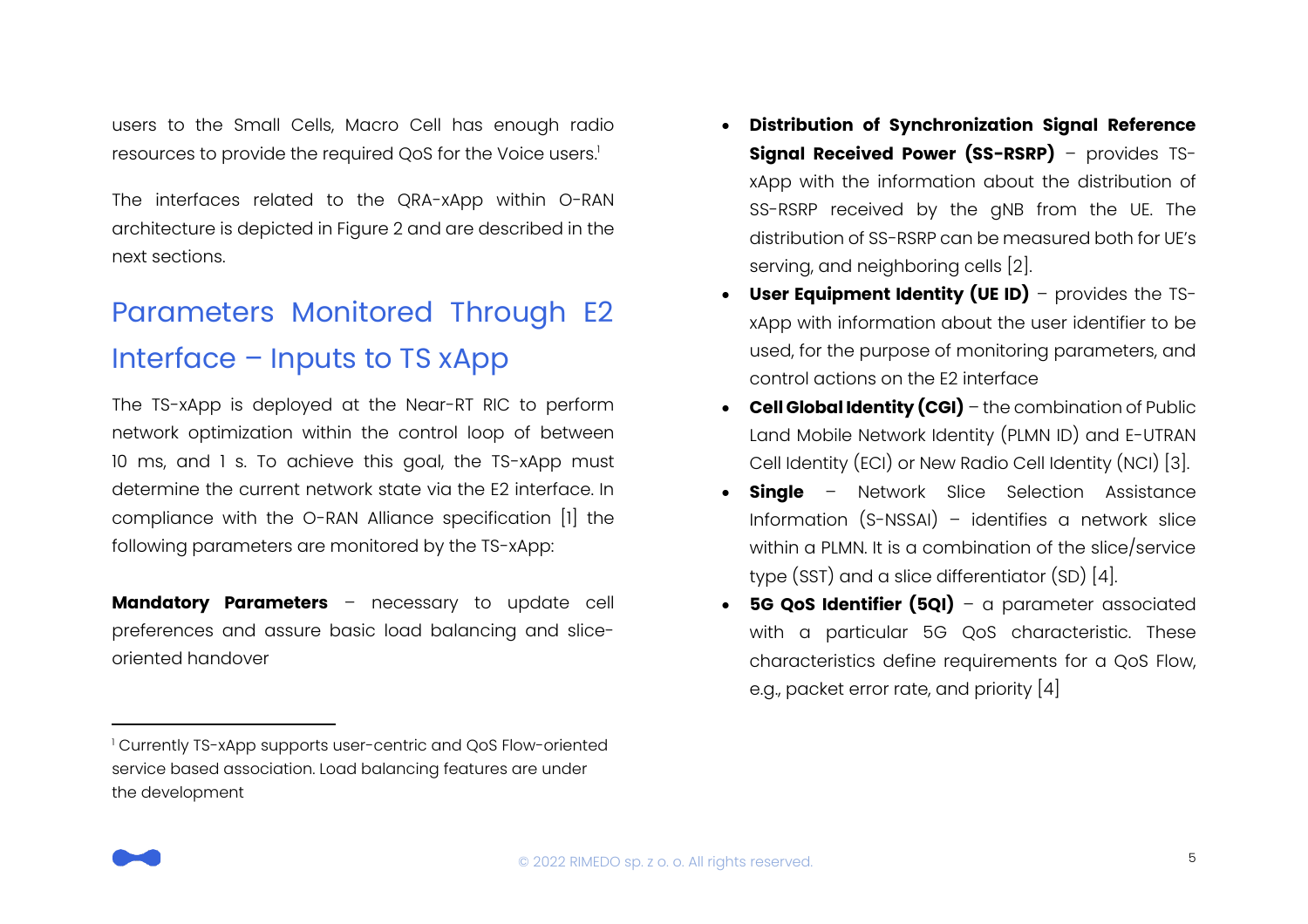- **Mean number of RRC Connections** provides the TS-xApp with information about the mean number of active UEs. It is defined as a mean number of users in RRC connected mode for each NR cell during granularity period. It can be split per PLMN ID [2].
- **Max number of RRC Connections** provides the TSxApp with information about the max number of active UEs. It is defined as the maximum number of users in RRC connected mode for each NR cell during granularity period. It can be split per PLMN ID [2]..

**Optional Parameters** – useful to deploy advanced load balancing features, improve mobility robustness, and ML inference

- **Distribution of DL/UL UE throughput in gNB** provides the xApp with information about the distribution of user throughput in either DL or UL. These measurements can be obtained within the scope of a gNB, network slice, or QoS Flow [2].
- **Radio Resource Utilization** is a group of parameters being obtained by the TS-xApp to monitor the utilization of Physical Resource Blocks (PRBs) at a certain gNB. These are [2]:
	- o **DL/UL total available PRB** provides TS-xApp with information about the total number of

PRBs available for DL/UL transmission at certain gNB

- o **Mean DL/UL PRB used for data traffic** provides TS-xApp with information about the average number of PRBs being used in DL/UL for data traffic over a given period. These statistics can be obtained within the scope of gNB, network slice, or QoS flow.
- o **Peak DL/UL PRB used for data traffic** provides TS-xApp with information about the peak number of PRBs being used in DL/UL for data traffic over a given time. This information can be provided within the scope of gNB, network slice, or QoS Flow.
- **Mobility Management** is a group of parameters being obtained by the TS-xApp to monitor the mobile handover statistics. These are [2]:
	- o **Inter-gNB handovers** provides the TS-xApp with information about the statistics of the inter-gNB handovers, including the number of requested handovers, and the number of successful handovers.
	- o **Intra-gNB handovers** provides the TS-xApp with information about the statistics of the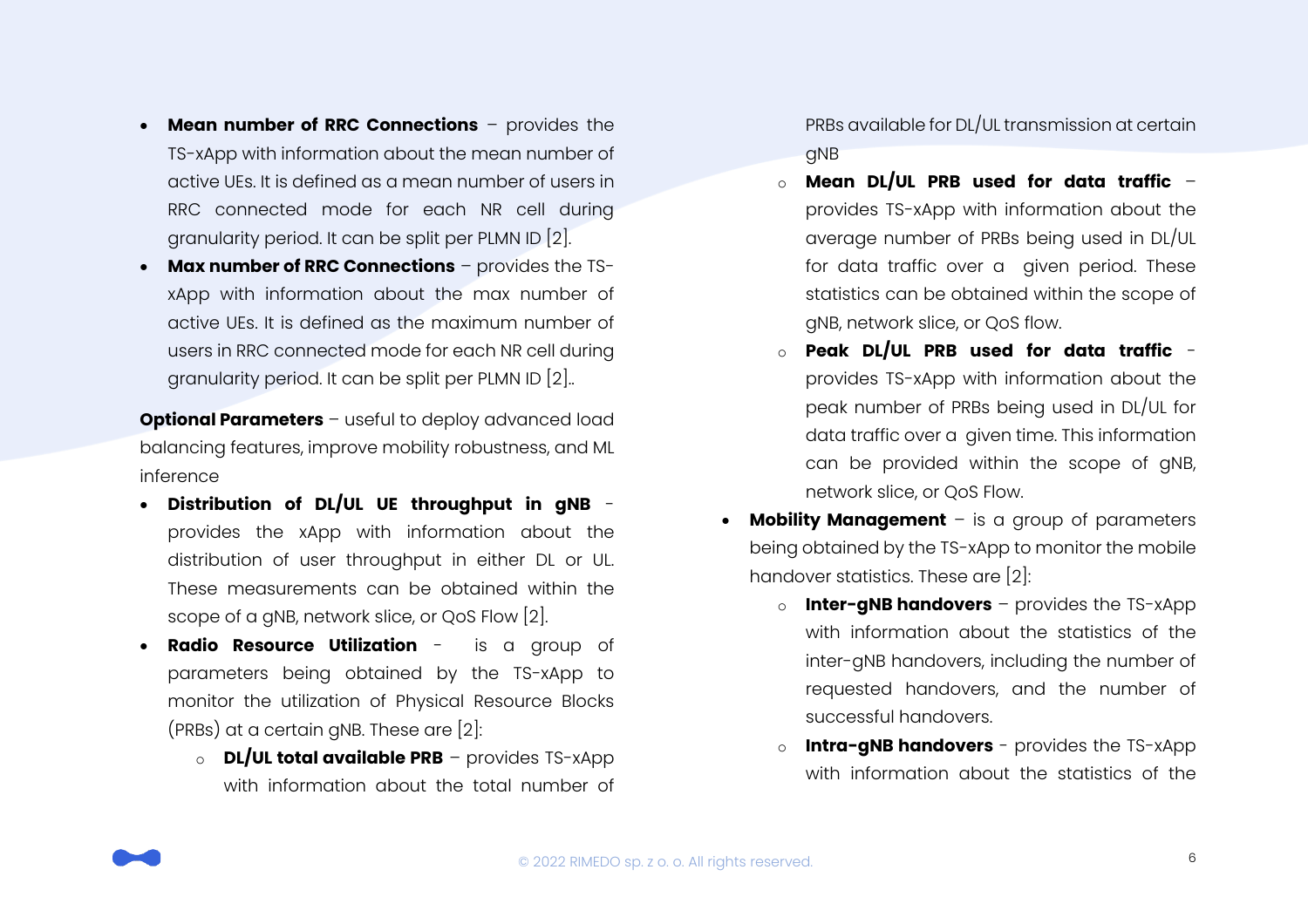intra-gNB handovers, including the number of requested handovers, and the number of successful handovers.

o **Intra/Inter-frequency Handover related measurements** - provides the TS-xApp with information about the statistics of the handovers, between frequency bands within the same (intra), or between the neighboring (inter) cells.

# Parameters Controlled Through

# E2 Interface – Outputs from TS xApp

To improve the performance of a mobile network, the TSxApp balances the load between cells. This load balancing can be understood as switching users between cells, e.g., to achieve equal cell loads, and separate users of different QoS demands (service-based association). The TS-xApp performs cell association via the E2 interface, with the use of the dedicated **handover control mechanisms** defined in the O-RAN Alliance specification [5]. In compliance with this specification the TS-xApp controls the following parameters:

**Mandatory parameters** – parameters that are necessary to be set in order to switch users between cells

- **User Equipment Identity (UE ID)** used to specify which UE will be subject to handover procedure
- **Primary Cell ID** CGI of the primary cell, that serves the UE selected for handover
- **Target Primary Cell ID** CGI of the cell that is target primary cell for the UE in the handover procedure
- **List of PDU sessions for handover** list of the Protocol Data Unit (PDU) sessions identifiers, that are subject to the handover procedure
- **List of DRBs for handover** list of the Data Radio Bearers (DRBs) identifiers, that are subject to the handover procedure

**Optional parameters** – parameters that increase the flexibility of TS:

• **List of Secondary cells to be setup** – identifiers of the secondary cells that would be setup for the UE that is subject to handover procedure

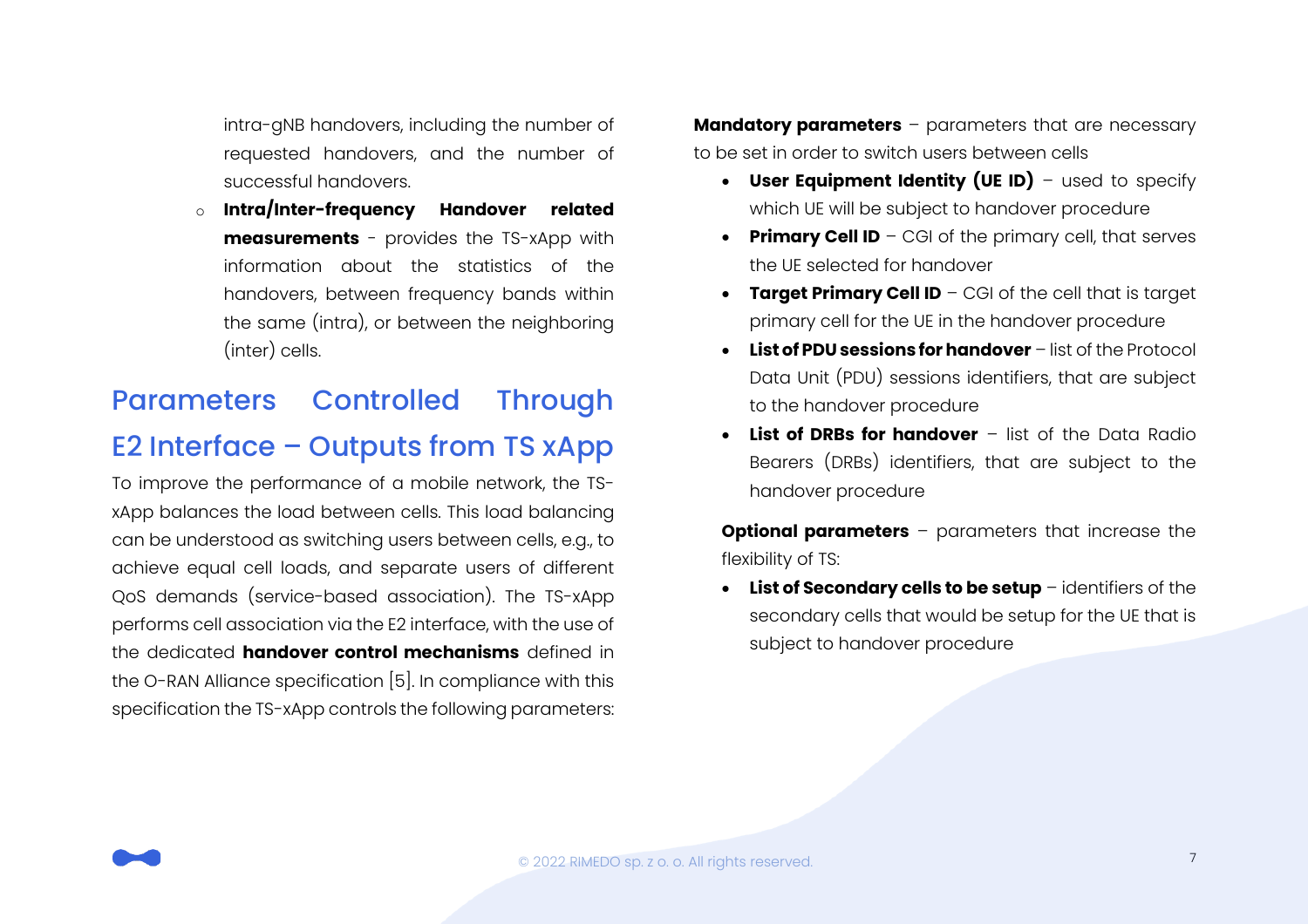# Policy-Driven Traffic Steering – Inputs to TS xApp from A1

The aim of the TS-xApp is to dynamically (under a near-RT control loop) switch users between cells to achieve TS targets, e.g., service-based association. The user association is done through the E2 interface with the use of O-RAN-defined handover control mechanisms. By default, the TS-xApp switches users between cells, based on policies sent by the Non-RT RIC through the A1 interface. These policies contain rules that indicate TS-xApp the cell preferences. These cell preferences can be user-centric, or slice-oriented. Additionally, to enable service-based association QoS Flow can be specified together with either UE ID or S-NSSAI. The TS-xApp using the cell preferences provided from Non-RT RIC through the A1 interface, and SS-RSRP values obtained from the E2 interface makes proper handover decisions. According to the O-RAN Alliance specification, the policy type for traffic steering purpose is named "Traffic Steering Preferences", and consists of the Traffic Steering Preference Resources (TspResources), which are defined as follows [6].

| <b>Parameter</b> | <b>Data Type</b> | <b>Obligatory</b> | <b>Description</b>                                          |
|------------------|------------------|-------------------|-------------------------------------------------------------|
| cellidList       | CellIdList       | Yes               | list of CellIDs                                             |
| preference       | PreferenceType   | Yes               | the preference of cell usage<br>[SHALL/PREFER/AVOID/FORBID] |
| primary          | Primary          | Optional          | indicates applicability to the<br>selection of primary cell |

"Traffic Steering Preferences" policies are sent from the Non-RT RIC to the TS-xApp through the A1 interface in the form of JSON files. A representative example of such a policy is depicted in Figure 3.

```
"scope": {
 "ueId": "0000000000000855"
\mathcal{V}"tspResources": [
    "cellIdList": [
      {"plmnId": {"mcc": "248","mnc": "35"},
        "cId": {"ncI": 39}},
      {"plmnId": {"mcc": "248","mnc": "35"},
       "cId": {"ncI": 40}}
   \mathbf{1}.
    "preference": "PREFER"
  \mathcal{F}"cellIdList": [
      {"plmnId": {"mcc": "248","mnc": "35"},
        "cId": {"ncI": 81}},
      {"plmnId": {"mcc": "248","mnc": "35"},
        "cId": {``ncI": 82}}{"plmnId": {"mcc": "248","mnc": "35"},
       "cId": {"ncI": 83}}
    \mathbf{1}"preference": "FORBID"
 - 3
J.
```
Figure 3. Example of JSON file containing TS Preferences policy that defines user-centric cell preferences UE [6]

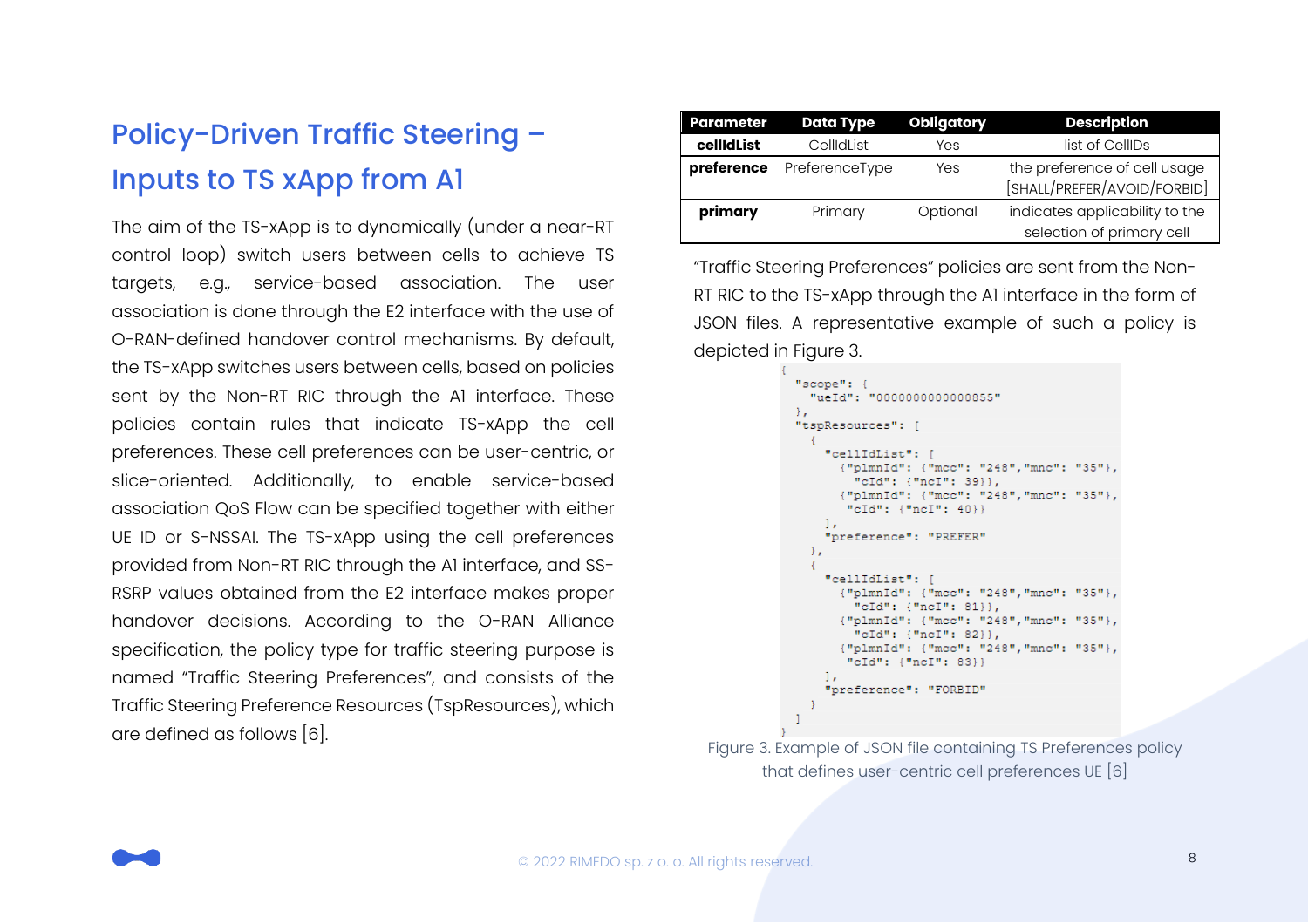# Machine Learning Driven Traffic Steering<sup>2</sup>

TS-xApp can operate can use an ML model to dynamically select Traffic Steering Preferences policy, on the basis of observed network conditions. It can be done either instead, or as a supplement to the policy obtained by the TS-xApp from A1 interface. In the first option, the ML model decides on the policy enforcement, while in the second option, ML is used to establish cell preferences within the group of cells predefined by the MNO-defined policy. The ML model is continuously improved/trained in Non-RT RIC through interaction with the RAN (environment), i.e., following the concept of Reinforcement Learning. First, the pre-trained ML model is provided to the TS-xApp from the Non-RT RIC through the A1 interface. It is used to determine the proper per-user, per-slice, or per-QoS policies to be enforced by the TS xApp in order to update users' cell preferences (action) based on input information from the E2 interface, e.g., UE throughputs, number of active UEs (state). At the same time, Non-RT RIC monitors the performance of actions

<sup>2</sup>The Machine Learning modules are currently under the development

in terms of cell load, or by comparing QoS metrics obtained through the O1 interface against SLAs and individual QoS Flows requirements, i.e., obtains reward. Finally, on the basis of action, state, and reward sequences non-RT RIC can improve the ML model. The resultant Reinforcement Learning Cycle is depicted in Figure 4.



Figure 4. The Machine Learning-Driven resource allocation in TS-xApp

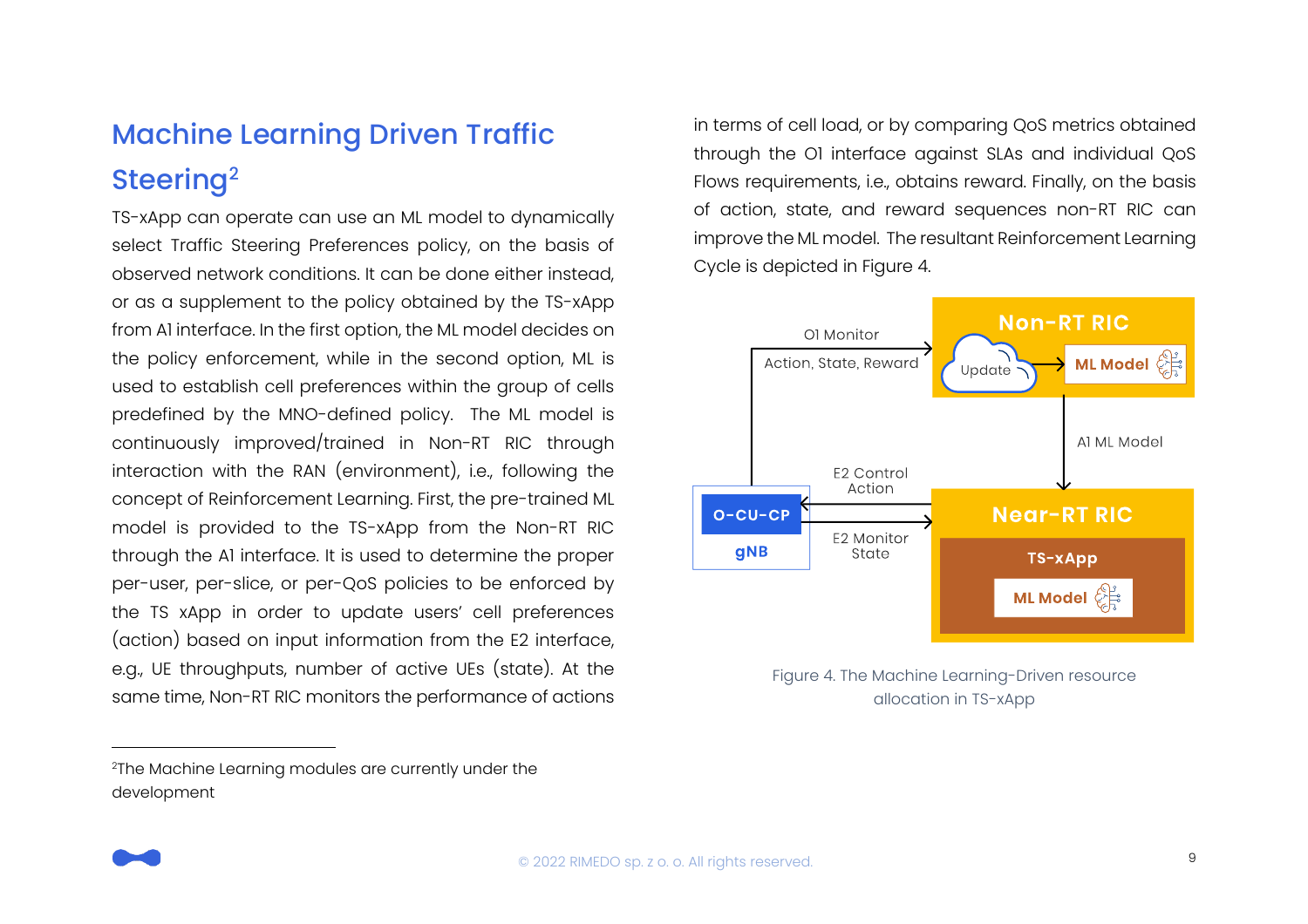# Features and Applications

- TS-xApp addresses a use case of Traffic Steering as identified by the O-RAN Alliance [7]. The main objective of the use case is to allow operators to flexible switching individual users between cells.
- TS-xApp can be used by MNOs to improve the performance of the network, in terms of either load balancing, or service-based association.
- The radio resource allocation can be driven either by the policies defined by the MNOs or independently by the internal intelligence of TS-xApp, i.e., Machine Learning
- TS-xApp is suitable for optimization of the heterogeneous networks, e.g., cell preferences of Mobile Broadband users (like video streaming) can be set to "prefer" small cells, while cell preferences of voice users can be configured to prioritize Macro-Cells.
- The policy-driven version of TS-xApp is integrated with the SD-RAN environment. A simplified TS xApp version is open-source and available at: <https://github.com/onosproject/rimedo-ts>

The performance of TS-xApp can be improved when working in the cooperation with other Rimedo xApps, and rApps e.g., QoS-based Resource Allocator xApp (QRA-xApp), Frequency Band Selector rApp\*

#### More resources

- Rimedo's blog post covering the topic of Traffic Steering use-case within the context of O-RAN architecture:
	- o [O-RAN Use Cases: Traffic Steering](https://www.rimedolabs.com/blog/o-ran-use-cases-traffic-steering/)
- Rimedo's blog post, and scientific paper, covering the topic of TS xApp concept and implementation, including utilization of the ML inference for the policy selection:
	- o [xApp Implementation: O-RAN Traffic Steering](https://www.rimedolabs.com/blog/xapp-implementation-o-ran-traffic-steering-use-case/)  [Use Case](https://www.rimedolabs.com/blog/xapp-implementation-o-ran-traffic-steering-use-case/)
	- o [Toward Modular and Flexible Open RAN](https://www.mdpi.com/1424-8220/21/24/8173)  [Implementations in 6G Networks: Traffic](https://www.mdpi.com/1424-8220/21/24/8173)  [Steering Use Case and O-RAN xApps](https://www.mdpi.com/1424-8220/21/24/8173)
- Rimedo's blog post, on the open-source implementation of the TS xApp:
	- o [Policy-based Traffic Steering xApp](rimedolabs.com/blog/policy-based-traffic-steering-xapp-implementation-within-o-ran)  [implementation within O-RAN](rimedolabs.com/blog/policy-based-traffic-steering-xapp-implementation-within-o-ran)

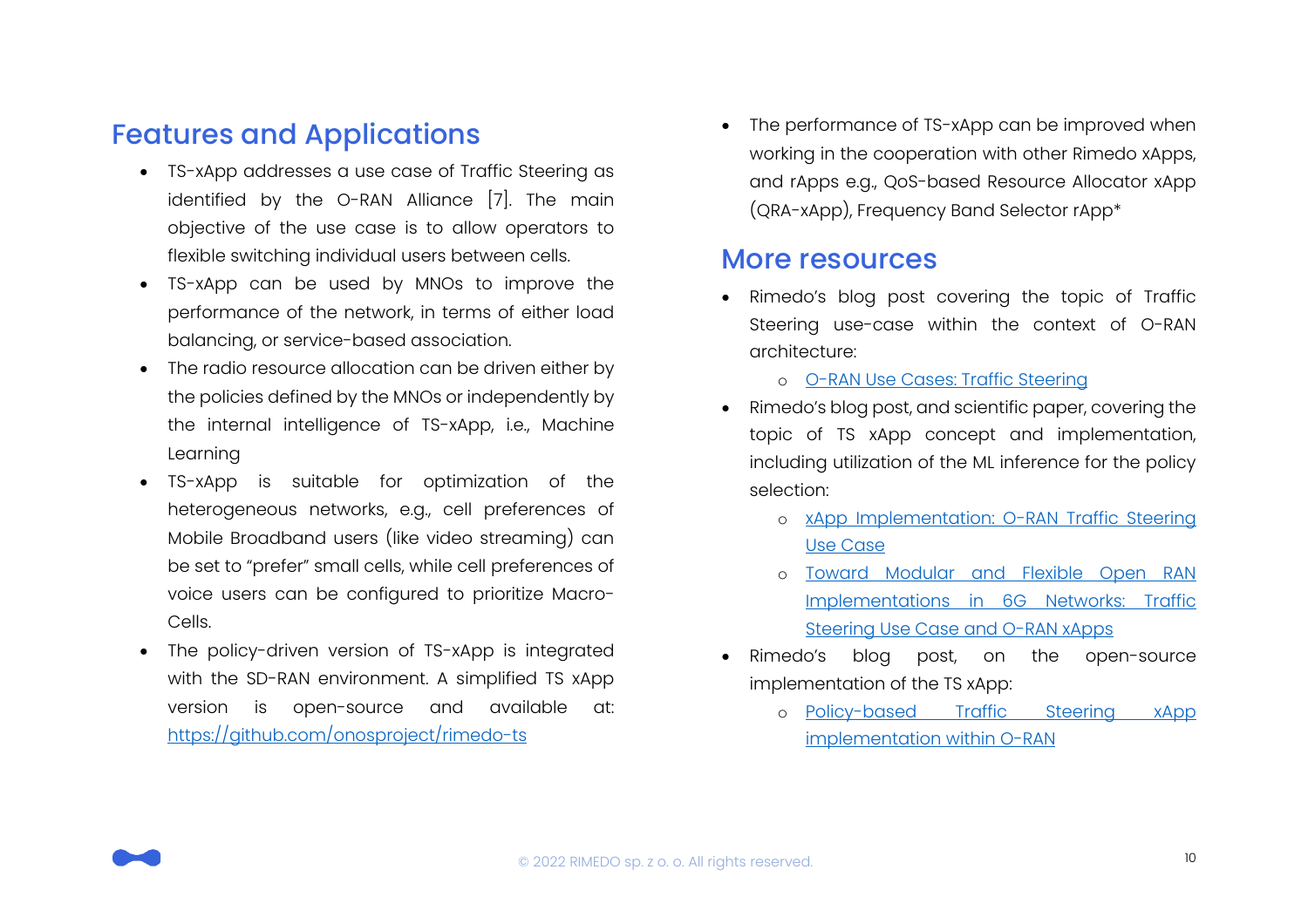# Bibliography

- [1] O-RAN.WG3.E2SM-KPM-v02.01, "Near-Real-time RAN Intelligent Controller E2 Service Model (E2SM) KPM", O-RAN Alliance, March 2022
- [2] 3GPP TS 28.552 V17.6.0, "Technical Specification Group Services and System Aspects, Management and orchestration, 5G performance measurements", 3rd Generation Partnership Project, March 2022
- [3] O-RAN.WG3.E2SM-v02.01, "O-RAN Working Group 3 Near-Real-time RAN Intelligent ControllerE2 Service Model (E2SM)", O-RAN Alliance, March 2022
- [4] 3GPP TS 23.003 V17.5.0, "Technical Specification Group Core Network and Terminals, Numbering, addressing and identification", 3rd Generation Partnership Project, March 2022
- [5] 3GPP TS 23.501 V17.4.0, "Technical Specification Group Services and System Aspects, System architecture for the 5G System (5GS)", 3rd Generation Partnership Project, March 2022
- [6] O-RAN.WG3.E2SM-RC-v01.01, " O-RAN Near-Real-time RAN Intelligent Controller E2 Service Model (E2SM), RAN Control", O-RAN Alliance, March 2022
- [7] O-RAN.WG2.A1TD-v02.00, " O-RAN A1 interface: Type Definitions", O-RAN Alliance, October 2021

[8] O-RAN.WG2.Use-Case-Requirements-v05.00, "O-RAN Non-RT RIC & A1 Interface: Use Cases and Requirements", O-RAN Alliance, March 2022

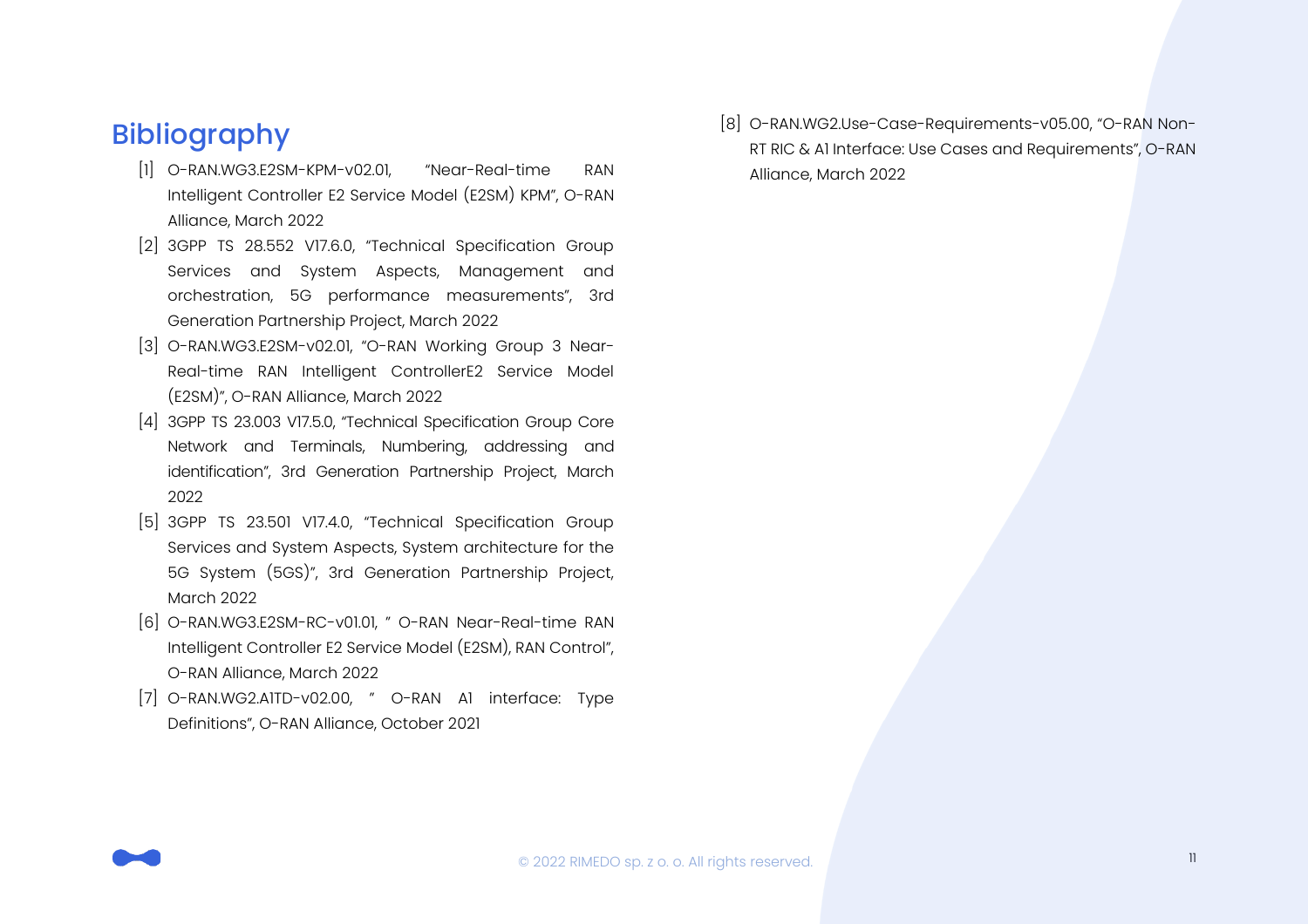#### Notes:

- For cooperation models, reach out to us at: [info@rimedolabs.com](mailto:info@rimedolabs.com)
- The information contained herein is the property of RIMEDO sp. z o. o. and is provided only if it is not disclosed, directly or indirectly to a third party, or used for purposes other than those for which it was prepared.
- All information discussed in the document is provided "as is" and RIMEDO makes no warranty that this information is fit for purpose. Users use this information at their own risk and responsibility.